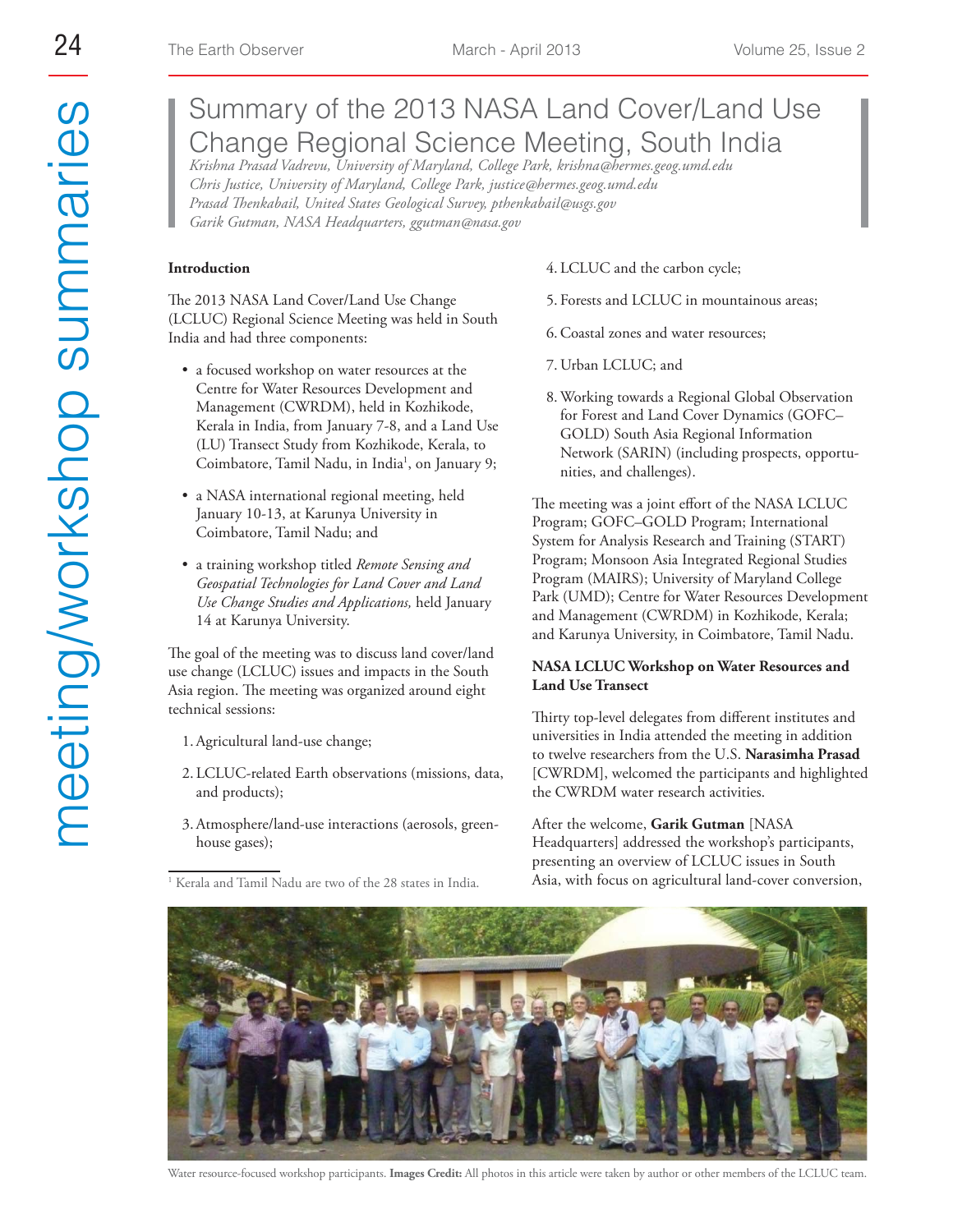

*Rhizophora mangle,* known as the "red mangrove," near Kadalundi bird sanctuary in Kerala.

forest-cover loss, increasing urbanization, and air pollution. **Chris Justice** [UMD] stressed that much needs to be done in terms of the underpinning science of LCLUC and the linkages with global climate change in South Asia.

Some highlights from the workshop are summarized here:

- The most important LCLUC issue impacting agriculture in south India is *paddy fields* (wetlands) being converted to urban areas and/or left abandoned, with the attendant deficit in rice production.
- This *paddy conversion* is complex, and crosses economic, ecological, sociocultural, structural, and class dimensions.
- Economic return from paddy cultivation does not tend to encourage conservation—due to labor costs.
- At present, land is seen only as real estate needed for residence status, and is the safest and best investment to maximize profits.
- Coconut farming is shrinking due to the unavailability of skilled labor.
- Pollution and sedimentation from *anthropogenic* activities seriously affects aquatic systems/wetlands in South India. This requires more-stringent regulations and greater wetland protection.
- The roles of coastal vegetation and mangroves in protecting lives and property require more research to address contamination—possibly due to saline water intrusion, likely from inadequate drainage systems and poor maintenance of the well surroundings.

The CWRDM arranged several field visits to highlight local LCLUC issues and responses, including urban green park and wetlands conservation, mangrove conservation, and coastal and riparian land use management.

On January 9, participants departed for a Land Use Transect Study from Kozhikode, Kerala, to Coimbatore, Tamil Nadu, involving local scientists. The processes of urban expansion and forest degradation were quite evident during the transect study. During the transect, the participants observed forest fires in the mountains, 50 km (~31 mi) away from Coimbatore.





Coconut, arecanut, banana, and yam plantations, Kozhikode, Kerala.



Smoke from forest fires, Palakkad, Western Ghats, Kerala.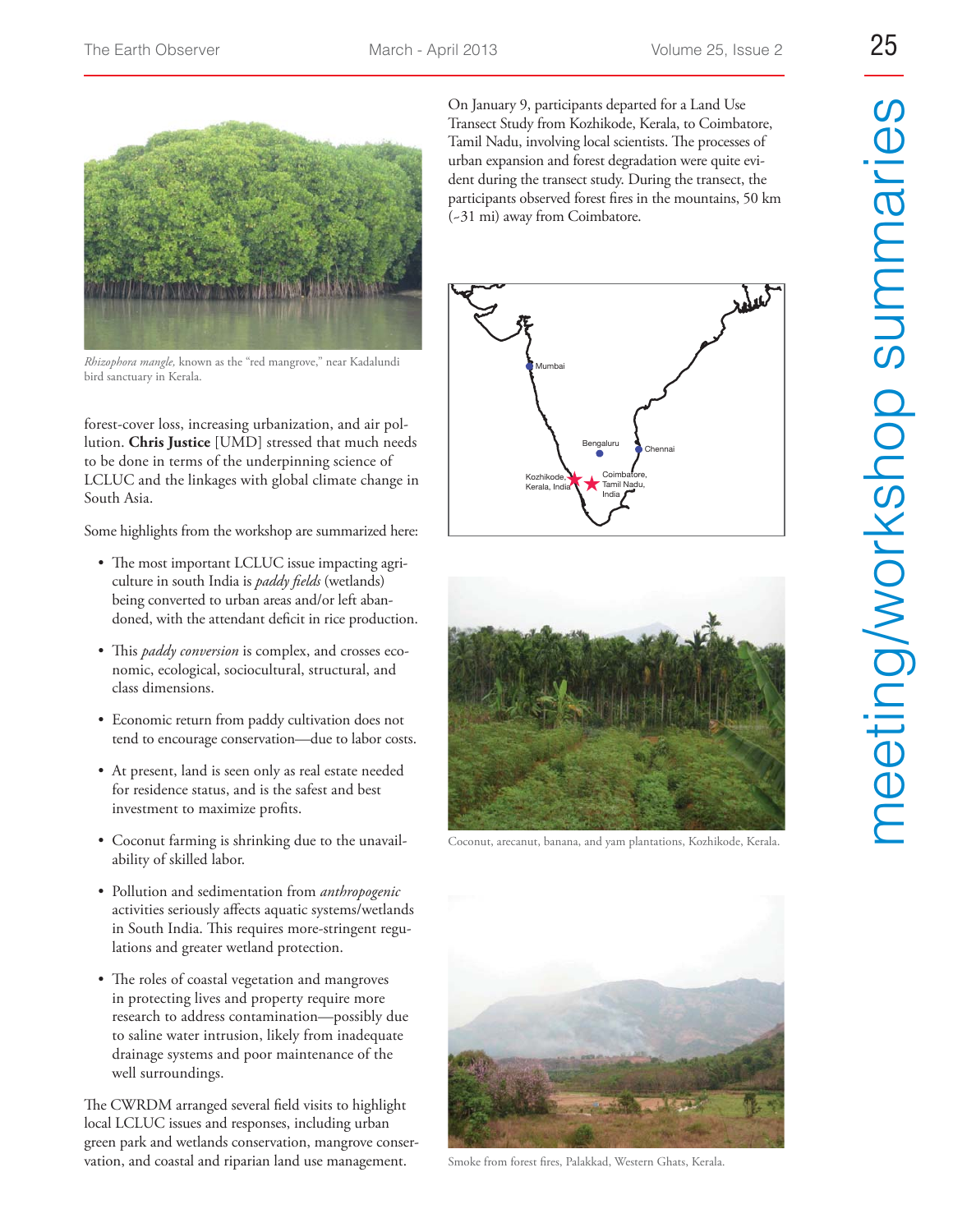## **NASA International Regional Meeting**

Nearly 120 participants from India attended the meeting, held January 10-13 at Karunya University in Coimbatore, Tamil Nadu. In addition, there were 18 researchers from the U.S., 3 from Nepal, 2 from Sri Lanka, and 1 each from Myanmar, Afghanistan, and Bangladesh. On January 9 top-level personnel from the Karunya University—including **E. J. James** [Karunya University—*Vice Chancellor*], the dean, department heads, and students greeted the participants with a grand welcome and reception dinner.

## *Thursday, January 10, 2013*

International LCLUC South Asia meeting participants convened in Coimbatore, Tamil Nadu.

**E.J. James**, **Chris Justice**, and **Garik Gutman** each discussed the role of LCLUC generally, and in South Asia specifically. **Narasimha Prasad** summarized CWRDM workshop findings. **R.D. Singh** [National Institute of Hydrology, Roorke, India], **Olga Krankina** [Oregon State University], and **Jiaguo Qi** [Michigan State University] then followed with overview talks on water management, GOFC-GOLD regional networks, and the MAIRS network, respectively.

**Chris Justice, Prasad Thenkabail** [U.S. Geological Survey (USGS)], **Gumma Muralikrishna** [International Rice Research Institute, Philippines], **Wataru Takeuchi** [National Institute of Environmental Studies, Japan] and **Ruth DeFries** [Columbia University], all gave presentations during a technical session on agricultural land-use change. This material is summarized here:

- Agricultural lands are fast depleting due to urbanization in South Asia, with attendant changes in agricultural production and produce flows, leading to changes in regional dependencies.
- Cropland area, crop type, and rotations are changing across the planet, with poorly documented

extent and dynamics of irrigated lands. The Group on Earth Observations-Global Agricultural Monitoring (GEO-GLAM) initiative is coordinating satellite monitoring observation systems in different regions of the world to enhance crop forecasting. **Prasad Thenkabail** has received funding from NASA's MEaSUREs<sup>2</sup> Program to create a new Earth Observation Global Cropland Area Database (GCAD). The project will contribute to GEO-GLAM efforts. Increased participation by South Asian scientists in the GEO-GLAM initiative was recommended.

- Spatial databases and decision support systems in South Asia in support of improved cropland inventory and monitoring using Earth-observation data are needed, as is active involvement of the Indian Space Research Organization (ISRO) and the Indian Ministry of Agriculture in the design and implementation of a GEO-GLAM data acquisition program coordinated with the Committee on Earth Observation Satellites (CEOS).
- Increasingly, extreme events are negatively affecting agricultural production in South Asia, resulting in increasing interannual production variability and the unsustainability of traditional land use practices. Mitigation and adaptation research is needed to address these issues.
- Land use studies in the region need to better integrate irrigation resources and agricultural land use.
- Several remote sensing methods are available for mapping cropping intensities for South Asian *smallholder* farming. The "best" method to map cropping intensity depends on the scale of results required.
- Drought areas are being monitored with Moderate Resolution Imaging Spectroradiometer (MODIS)-

<sup>2</sup> MEaSURES is an acronym for Making Earth System Data Records for Use in Research Environments.



International regional meeting participants.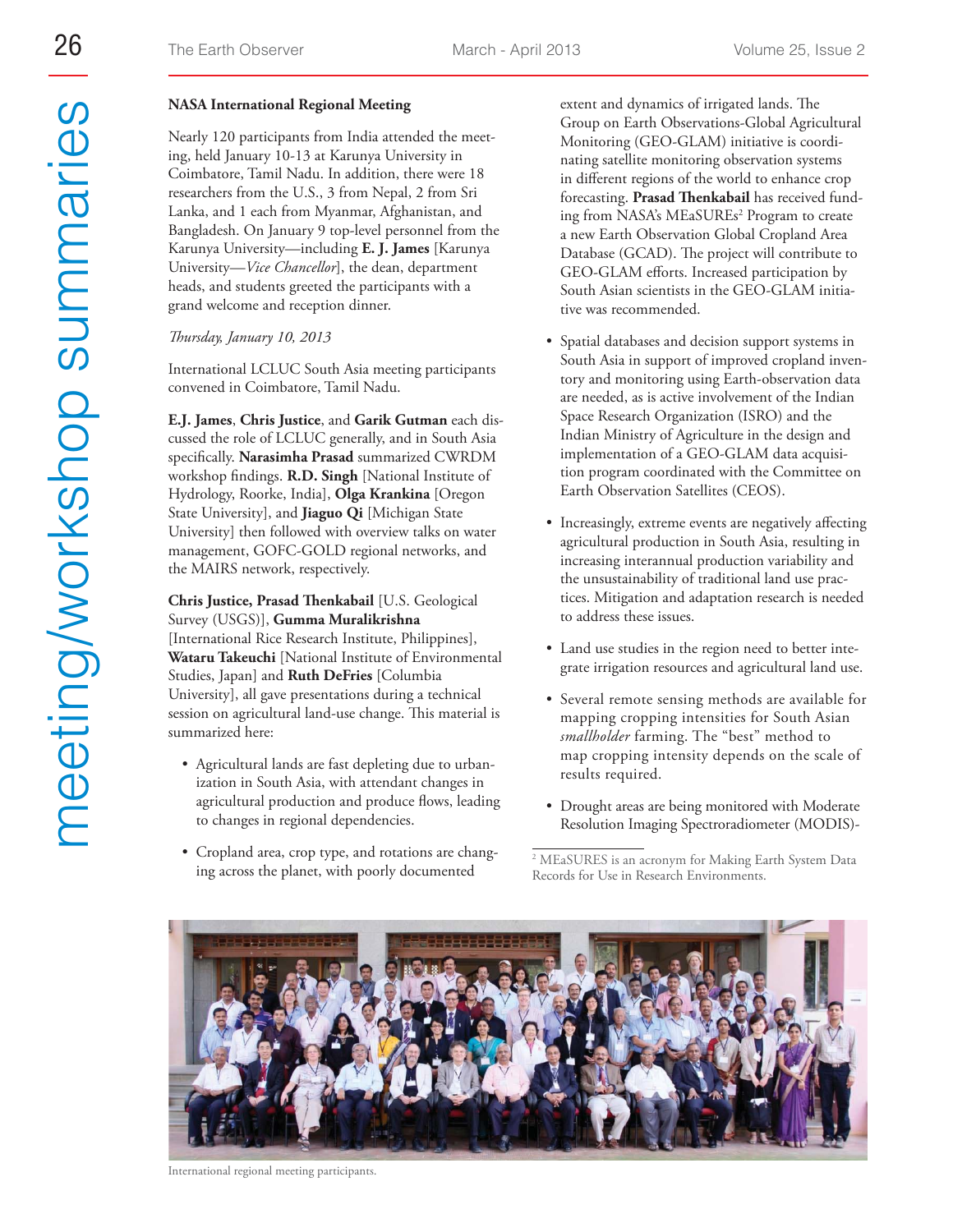based drought indices and the *Keetch–Byram Drought Index* (KBDI). In addition to these indices, coupled weather forecasting models and increased validation efforts are needed to improve drought forecasting, including crop yield estimation.

- Agricultural residue burning is one of the major issues affecting air pollution in South Asia. Better residue management practices are needed through education and extension activities in the region.
- Agricultural monitoring in India is well developed, using remote sensing technologies at a national scale. Systems continue to be enhanced for monitoring crop type, cropping intensity, etc. at finer spatial scales.

**Dadhwal** [National Remote Sensing Center, Hyderabad, India], **P. S. Acharya** [Department of Science and Technology, Natural Resource Data Management System, India], **Uttam Kumar** [Indian Institute of Science, India], and **Rama Nemani** [NASA's Ames Research Center] each gave presentations during a session titled *LCLUC-related Earth Observations: Missions, Data, and Products*. Conclusions from this session are summarized here:

- The lack of geospatial data sharing in South Asian countries is a major issue; coordinated policy efforts are needed to resolve this problem.
- $\bullet$  International cooperation between NASA, ISRO, and other space agencies in the region is needed to secure satellite data continuity and to increase effective dissemination of data.
- Personnel capacity building is needed in geospatial and web-based technologies to address regional LCLUC issues.
- Development of spatial tools using free and opensource software for geospatial applications shows promise for addressing LCLUC issues.
- Data fusion methodologies are needed to address scaling issues relating to LCLUC problems.
- Department of Science and Technology/National Spatial Data Infrastructure in India is helping to build geoportals for web-based data dissemination. Interagency cooperation is needed to build decision support systems.
- NASA's Earth Exchange (NEX) provides an excellent framework for supercomputing involving large spatial datasets. Such frameworks are needed at a regional level in South Asia—otherwise, scientists need to collaborate with international partners to avail themselves of such capabilities.

## *Friday, January 11, 2013*

**Karen Seto** [Yale University] presented an overview of urban LCLUC issues. **Brent Holben** [NASA's Goddard Space Flight Center (GSFC)], **Krishna Prasad Vadrevu** [UMD], and **M. M. Sarin** [Physical Research Laboratory, India] each gave presentations on aerosols and biomass burning impacts. The discussions are summarized here:

- There are many institutions, groups, and individual scientists making atmospheric, aerosol, and trace gas observations. There is a need for peer review of these datasets and for the community to collaborate on data analysis.
- There are "major issues" in reconciling *in situ* measurements of aerosols with remote-sensing-based estimates. Comparison/validation studies of satellite aerosol retrievals to surface-based measurements are needed. Local and regional studies should be encouraged to understand the uncertainty of the satellite products. Improved methodologies are needed to link remote sensing data with *in situ* measurements.
- Availability of *in situ* observations and surfacebased aerosol and trace gas observations is often difficult, and assessment of uncertainty is an issue. Improved coordination is needed for temporal long-term continuity of *in situ* and ground-based aerosol and trace gas observations.
- Availability of reliable airborne observations is very limited in the South Asia region; airborne campaigns can help in understanding tropospheric chemistry.
- South Asian scientists are encouraged to establish international collaborations with well-established networks such as AERONET<sup>3</sup>. In that regard, AERONET would like to find an interested partner to establish a long-term observation site in southern India. Participants were encouraged to contact **Brent Holben** for details.
- Atmospherically corrected satellite data should be used when possible for LCLUC models and studies.
- Biomass burning is an important contributor of aerosols and greenhouse gas emissions in the region. Integrated campaigns are needed to address uncertainties in biomass data, combustion factors, emission factors, and aerosols.

## **Atul Jain** [University of Illinois at Urbana Champaign], **Vinay Dadhwal** [National Remote Sensing Center, India], and **Prabir Patra** [Japan

<sup>&</sup>lt;sup>3</sup> AERONET is short for Aerosol Robotic Network, which is a worldwide network of ground-based sun-photometers measuring aerosol concentrations and related atmospheric properties.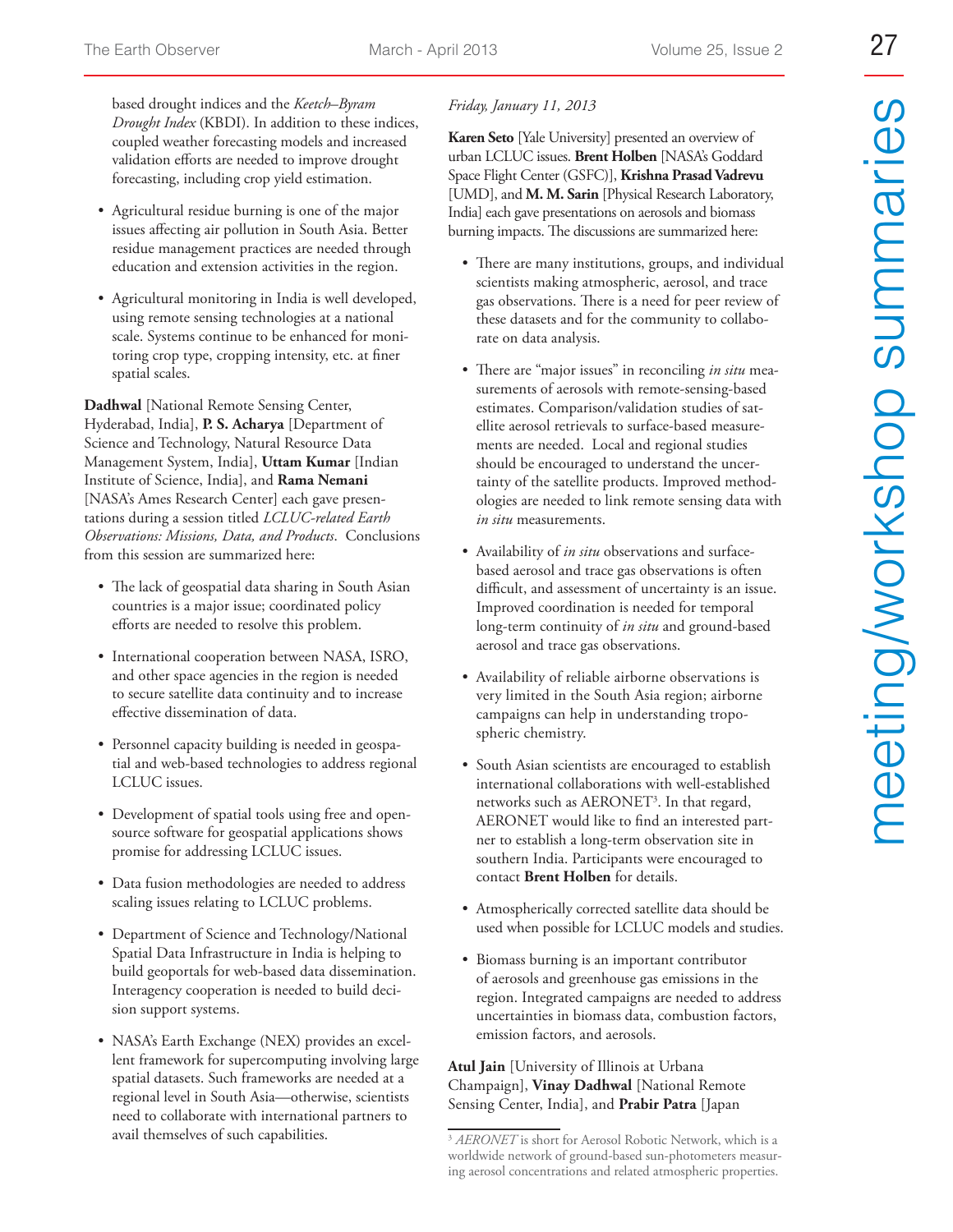Agency for Marine Earth Science and Technology, Japan] gave presentations during a technical session on the carbon cycle. Session highlights are summarized here:

- South Asia is highly diverse, consisting of many different ecosystems and land use systems. Understanding carbon cycling in the region requires integrated approaches.
- Regional LCLUC impacts on the carbon cycle include deforestation, forest fires, soil carbon emissions, and agricultural change. Satellite data provide important information that can be used to study the impacts of historical LCLUC on carbon. However, more ground-based measurements are needed to validate satellite data and to further improve carbon estimates.
- Carbon emissions are not only due to LCLUC, but are also due to several environmental factors and management practices. Biogeochemical models can help in understanding carbon-cycle processes and important factors governing source/sink relationships.
- *Eddy correlation* carbon-flux measurements are being developed and conducted in India in different forest sites. Such measurements are needed throughout South Asia to better understand carbon source/sink relationships.
- There is a need to integrate top-down and bottomup approaches to address uncertainties in carbon fluxes in South Asia.

#### *Saturday, January 12, 2013*

The day's deliberations started with **Dan Brown** [University of Michigan] presenting an overview that stressed the need for integrated models involving socioeconomic variables. **Jagdish Krishnaswamy** [Ashoka Trust for Research in Ecology and the Environment, India], **Karunakaran** [Salim Ali Centre for Ornithology and Natural History, Coimbatore, India], **M.S.R. Murthy** [International Center for Integrated Mountain Development (ICIMOD), Nepal], and **Sanjay K Jain** [National Institute of Hydrology, Roorke, India] took part in a technical session that addressed forests and LCLUC in mountainous areas. Pertinent points are as follows:

• Glaciers in the Himalayan region are retreating due to climate warming combined with topographic and morphological factors. The impact of climate change on the snowmelt runoff and total stream flow of the large Himalayan rivers should be investigated, using coupled general circulation and calibrated hydrological models.

- Forest cover in India is regularly monitored using satellite remote sensing technology. Technological advances and methods have improved the product quality and reliability, but some scientists disagreed on pertinent statistics and noted that a clear definition of what constitutes a "forest" is needed.
- Greening and browning of vegetation in the mountain regions are tied to regional and global change climate drivers. Higher elevations tend to be greening, as compared to browning at mid-tolower elevations.
- ICIMOD has been focusing various LCLUC activities in the Hindu-Kush Himalayan region and working closely with the NASA SERVIR-Himalaya<sup>4</sup> science applications framework. ICIMOD provides a good opportunity to foster science collaboration within the region.

**Chandra Giri** [USGS], **J.K. Garg** [Guru Gobind Indraprasth University, India], and **G.M.Tarekul Islam** [Bangladesh University of Engineering and Technology, Bangladesh] gave presentations during a technical session focused on land use in coastal zones and water resources. Important issues identified from this session are highlighted here:

- Statewide area statistics of wetlands in India are available. There is a need to develop similar wetland inventories (i.e., not just for mangroves) for other regions in South Asia.
- In mangrove regions, anthropogenic changes are much more significant than natural changes; thus, more attention is needed to study LCLUC drivers. Urban development and shrimp farms have been replacing mangroves in several regions of the world—including South Asia.
- Large regions in Bangladesh are flood-prone. Wetlands associated with river/floodplain systems capture and retain water, and thereby reduce the duration and severity of floods. Wetlands are being converted into built-up areas at a rapid rate, affecting both groundwater and flooding.

**Yogesh Kant** [Indian Institute of Remote Sensing, Dehradun] closed out the technical sessions. Important points relating to the urban presentations are summarized here:

• Urban sprawl is a major LCLUC issue in South Asian countries.

<sup>4</sup> Principally supported by NASA and the U.S. Agency of International Development, SERVIR is a global network of regional partners dedicated to environmental management through the integration of Earth observations and geospatial technologies.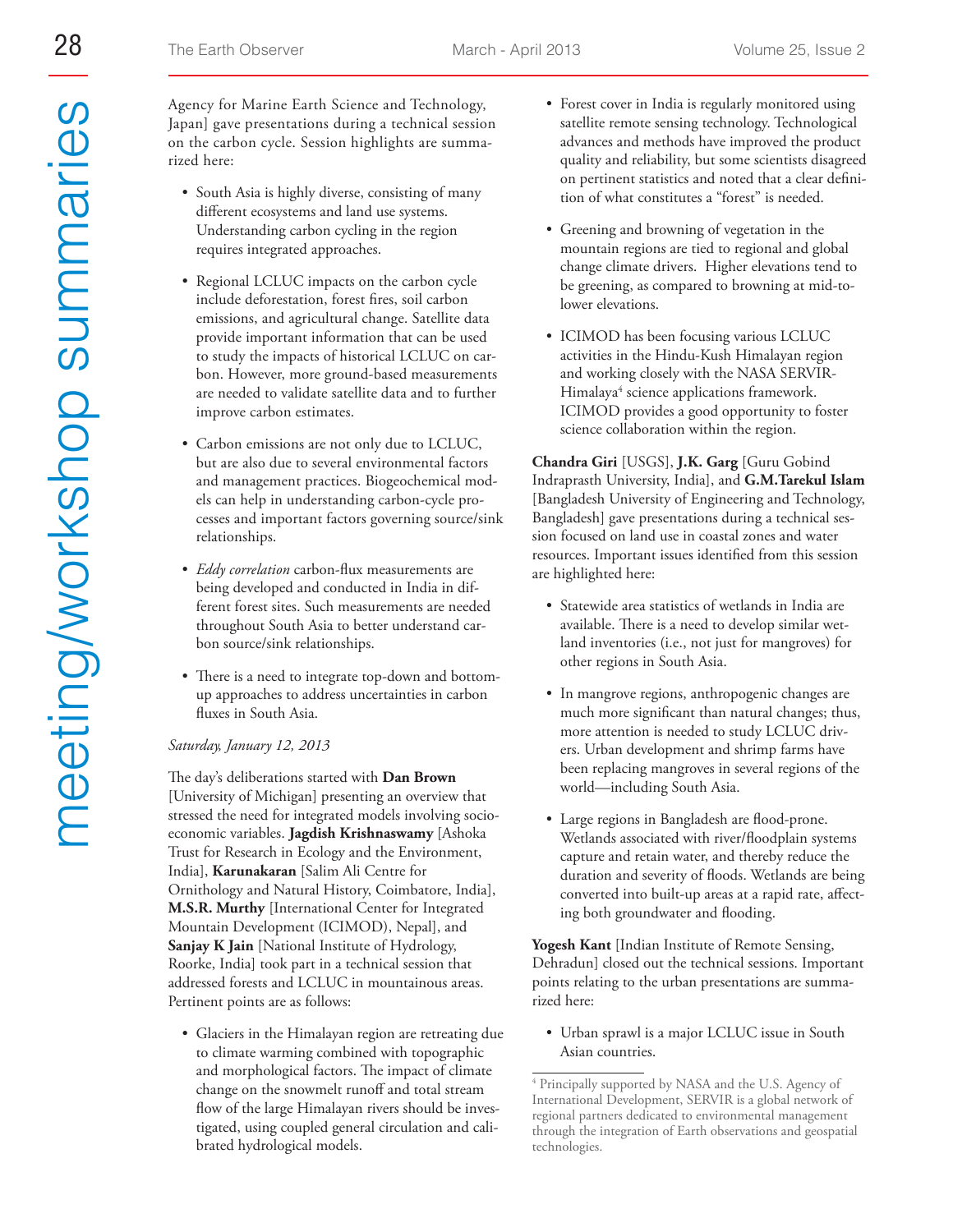- *t Urban clusters* have become a key topic in economic, innovation, and globalization debates. The underlying socioeconomic drivers in urban clusters need more attention, as they represent agglomerate economies. Drivers and patterns of urban expansion in India are different from those in China. Urban development intensity and spatial extent can be assessed from satellite data through mapping the impervious surface distortions, which is being undertaken in a NASA LCLUC project at GSFC and UMD.
- Nighttime surface temperature can provide robust information to help understand urban heat island phenomena, whereby radiative cooling differences are maximized between urban and surrounding rural locations at night.
- In Kerala, traditional labor-intensive agriculture is becoming less economically viable; buying agricultural land and wasteland for real estate development is seen as a quick investment opportunity.

On the same day, the meeting participants took a halfday field-trip to the Attappady Valley in Palakkad district, and got first-hand experience with ecorestoration projects in the region.

**Olga Krankina** led a panel discussion, titled *Towards a regional GOFC/GOLD South Asia Information Network (SARIN): Prospects, Opportunities, and Challenges*. Participants included representatives from India, Afghanistan, Nepal, Myanmar, and Bangladesh. Some of the important regional science priorities mentioned during the panel discussion are highlighted here:

## **India**

- LCLUC and water resources are a high priority area in South India. Several irrigation projects focusing on LCLUC in the Western Ghats river basin provide a good opportunity to develop underpinning science.
- Research into the links between LCLUC and climate-change studies are needed, as are studies focusing on the impact of LCLUC on human livelihoods.
- A multiyear regional science initiative is needed, complementing initial national funding and international funding. Such an initiative should include data sharing and infrastructure, including data centers focused on implementation of the initiative.

## **Afghanistan**

• Science programs need to be built from scratch; international help is much needed. A national research priority is on land use and water resources. Research on agricultural drought and uncontrolled urban expansion is needed to help in developing of national policies.

• Extensive capacity building, education, training, and data access are needed on remote sensing and geospatial technologies.

# **Nepal**

- There is a need to develop regionally consistent LCLUC datasets.
- Greater attention to agricultural and rangeland monitoring and management issues is needed in the mountain ecosystems that offer a number of methodological challenges to satellite-based monitoring.
- Biomass burning is a major transboundary air pollution problem; research is needed to inform both land management policy.
- Improved monitoring of forest and land cover change is needed to address threats to biodiversity in the Nepal Himalayas.

## **Myanmar**

- Deforestation is accelerating in Myanmar; there is an urgent need for satellite-based forest monitoring at the national level.
- Similarly, the extent and impacts of biomass burning associated with slash-and-burn agriculture needs to be quantified and understood.

# **Bangladesh**

- Training is urgently needed on remote sensing, e.g., workshops on how to access and use data. Advanced topical workshops are needed on recent science developments.
- Development of a regional science network is a priority, to include collaborative research projects; faculty, staff, student exchange programs; and data sharing.

## **Recommendations from the Panel on SARIN**

- The panel was in full agreement that developing a major regional integrated science initiative with a central theme of LCLUC aspects involving South Asia researchers—was a high priority; SARIN development would be an integral part of the initiative.
- International programs (e.g., GOFC–GOLD, START, MAIRS, GEO-GLAM), should be engaged as a means to strengthen the SARIN network, through science-based contributory